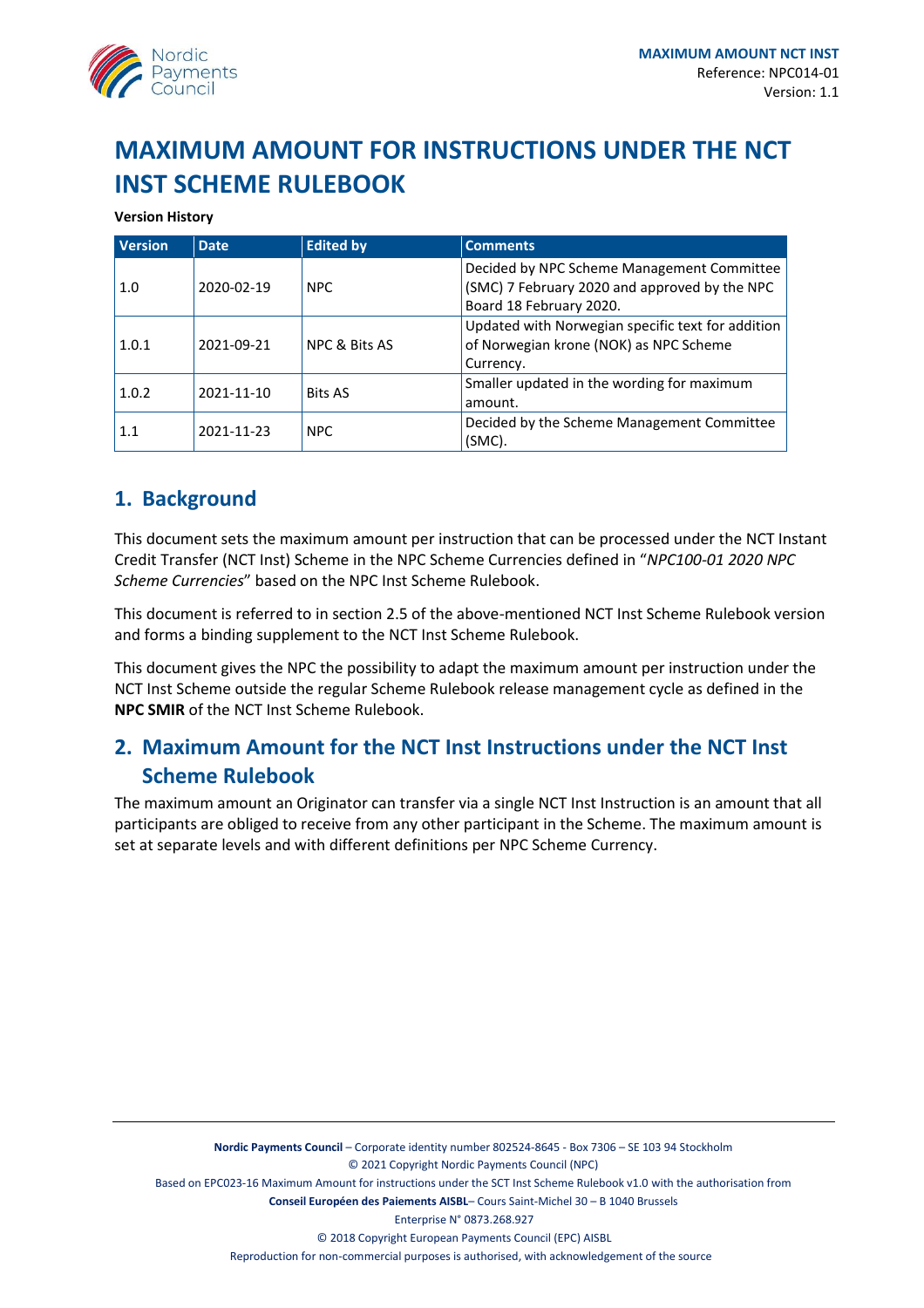

### **2.1. Maximum Amount in DKK**

#### **DKK** the limit is set at: **500.000**

Any NCT Inst Instruction or Transaction having an amount higher than the maximum amount in DKK defined in the Scheme must be rejected by the Participants.

A lower value limit for NCT Inst Instructions may be applied by the Originator Bank to its products and services offered to its Customers that are founded on the Scheme according to its own risk management analysis and controls and based on the channels used to issue an NCT Inst Instruction by its Customers.

#### **2.2. Maximum Amount in NOK**

**NOK** the limit is set at: Until further notice from Bits there will be **no scheme imposed maximum amount for NOK**

A lower value limit for NCT Inst Instructions may be applied by the Originator Bank to its products and services offered to its Customers that are founded on the Scheme according to its own risk management analysis and controls and based on the channels used to issue an NCT Inst Instruction by its Customers.

### **2.3. Maximum Amount in SEK**

**SEK** the limit is set at: **1.000.000**

Other value limitations, as higher or unlimited amount, can be agreed on in bilateral agreements between Participants or communities of Participants.

Any NCT Inst Instruction or Transaction having an amount higher than the maximum amount in SEK defined in the Scheme can be rejected by the Participants unless otherwise agreed between individual Participants or communities of Participants.

A lower value limit for NCT Inst Instructions may be applied by the Originator Bank to its products and services offered to its Customers that are founded on the Scheme according to its own risk management analysis and controls and based on the channels used to issue an NCT Inst Instruction by its Customers.

### **3. Entry into Force of the Maximum Amount for NCT Inst Instructions**

The NPC allows each NCT Inst Scheme Participant and other involved interbank parties involved in the processing of NCT Inst transactions, sufficient time to implement and adapt to the maximum amount.

If an adaptation of the maximum amount results from the regular Scheme Rulebook release management cycle, the new maximum amount will be applicable as of the effectiveness date of the new NCT Inst Scheme Rulebook version published by the NPC on the NPC website.

If an adaptation of the maximum amount results from a NPC decision taken between two regular Scheme Rulebook release management cycles, the new maximum amount will be applicable 90 calendar days after the publication by the NPC of the new version of this document on the NPC website (see sectio[n 4](#page-2-0) below).

A separate communication is addressed as well to the NCT Inst scheme participants about any adaptation of the maximum amount.